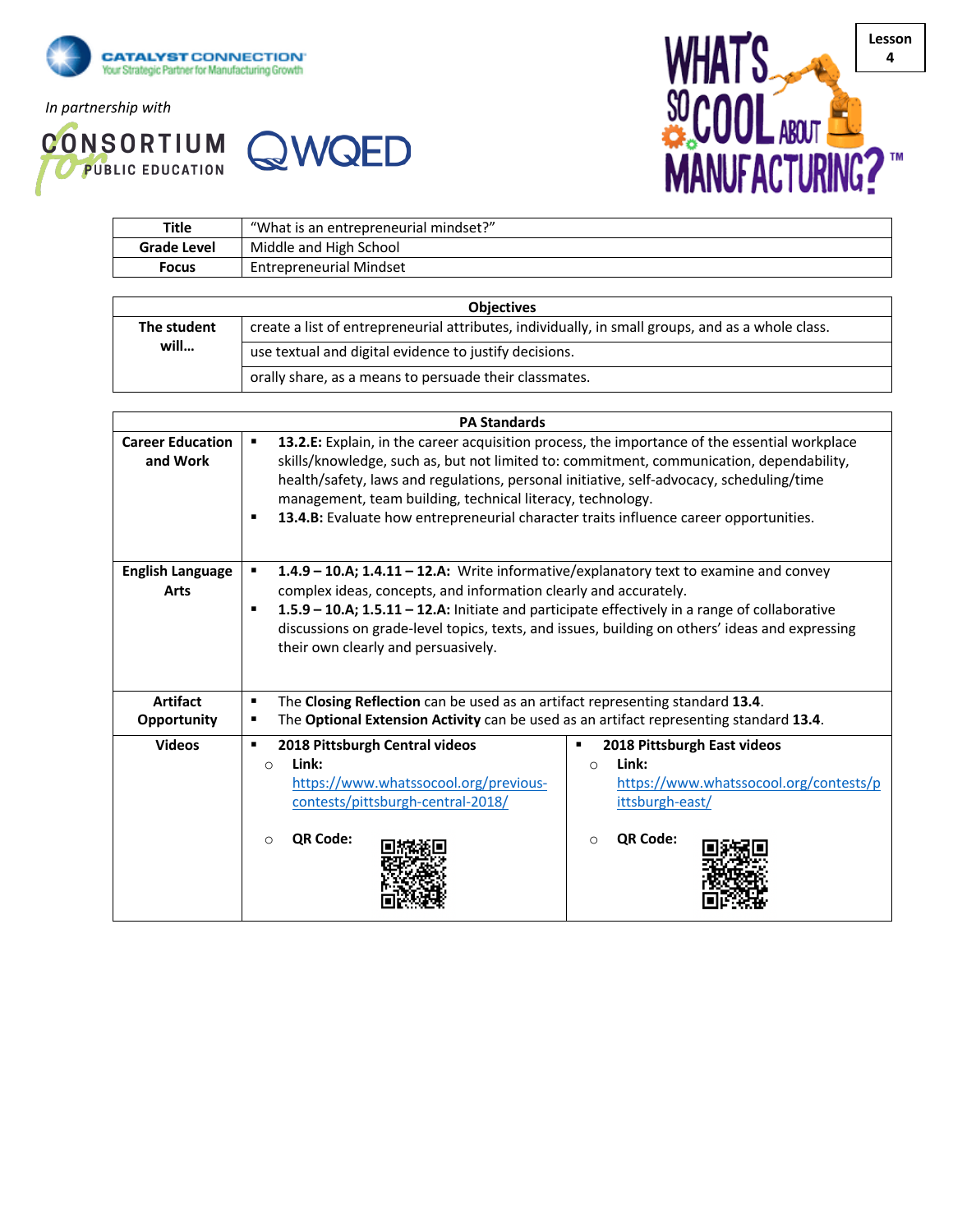|   |                                                                            | <b>Lesson Plan</b>                                                                                                                                             |                                                                                                                                                                                                                                                                                                                                                                                                                                                                                                                                                                                                                                                                                                                                                                                                                                                                                                                                                                                                                                                                                  |
|---|----------------------------------------------------------------------------|----------------------------------------------------------------------------------------------------------------------------------------------------------------|----------------------------------------------------------------------------------------------------------------------------------------------------------------------------------------------------------------------------------------------------------------------------------------------------------------------------------------------------------------------------------------------------------------------------------------------------------------------------------------------------------------------------------------------------------------------------------------------------------------------------------------------------------------------------------------------------------------------------------------------------------------------------------------------------------------------------------------------------------------------------------------------------------------------------------------------------------------------------------------------------------------------------------------------------------------------------------|
|   | <b>Materials Needed</b>                                                    |                                                                                                                                                                |                                                                                                                                                                                                                                                                                                                                                                                                                                                                                                                                                                                                                                                                                                                                                                                                                                                                                                                                                                                                                                                                                  |
| ٠ | Bull's Eye Diagram<br>Post-it notes<br>Sharpies or markers                 |                                                                                                                                                                | "What's This Attribute?" Worksheet<br>Internet access<br>"What's So Cool About Manufacturing?"<br>videos                                                                                                                                                                                                                                                                                                                                                                                                                                                                                                                                                                                                                                                                                                                                                                                                                                                                                                                                                                         |
|   | <b>Prior Knowledge</b>                                                     |                                                                                                                                                                |                                                                                                                                                                                                                                                                                                                                                                                                                                                                                                                                                                                                                                                                                                                                                                                                                                                                                                                                                                                                                                                                                  |
|   |                                                                            |                                                                                                                                                                |                                                                                                                                                                                                                                                                                                                                                                                                                                                                                                                                                                                                                                                                                                                                                                                                                                                                                                                                                                                                                                                                                  |
| ٠ | <b>Entrepreneurial Mindset</b><br>$\circ$<br>entrepreneurial mindset.<br>O |                                                                                                                                                                | In order to properly engage with this lesson, the teacher will need a general understanding of an<br>According to the Network for Teaching Entrepreneurship, there are eight main areas that create an<br>entrepreneurial mindset, including: future orientation; comfort with risk; opportunity recognition;<br>self-reliance, communication and collaboration; creativity and innovation; critical thinking and<br>problem solving; and flexibility and adaptability. Please go to this website for more information:<br>https://www.nfte.com/wp-content/uploads/2017/07/NFTE-2016-Alumni-Survey-Report-                                                                                                                                                                                                                                                                                                                                                                                                                                                                       |
|   | 2.10.20171.pdf<br><b>Bull's Eye Diagram Terms</b>                          |                                                                                                                                                                |                                                                                                                                                                                                                                                                                                                                                                                                                                                                                                                                                                                                                                                                                                                                                                                                                                                                                                                                                                                                                                                                                  |
|   | $\circ$<br>importance.<br><b>Procedures and Activities</b>                 |                                                                                                                                                                | The students may not know the term "tertiary"; therefore, the teacher should share with them that<br>tertiary means third level, thus in this activity, it denotes items that are third in the level of                                                                                                                                                                                                                                                                                                                                                                                                                                                                                                                                                                                                                                                                                                                                                                                                                                                                          |
|   |                                                                            |                                                                                                                                                                |                                                                                                                                                                                                                                                                                                                                                                                                                                                                                                                                                                                                                                                                                                                                                                                                                                                                                                                                                                                                                                                                                  |
|   | Warm-Up                                                                    |                                                                                                                                                                |                                                                                                                                                                                                                                                                                                                                                                                                                                                                                                                                                                                                                                                                                                                                                                                                                                                                                                                                                                                                                                                                                  |
|   | $\circ$<br><b>Body</b>                                                     | What is an "entrepreneurial mindset"? [2 minutes]<br>entrepreneurial mindset."                                                                                 | "In 2 minutes, write down as many words and phrases as you can that describe an                                                                                                                                                                                                                                                                                                                                                                                                                                                                                                                                                                                                                                                                                                                                                                                                                                                                                                                                                                                                  |
|   | $\circ$<br>Diagram.<br>$\circ$<br>$\bullet$<br>O<br>the class.<br>٠        | Identifying an Entrepreneurial Mindset [10 minutes]<br>What's This Attribute? [15 minutes]<br>understanding of their terms.<br>Present & Persuade [15 minutes] | As a class, have a brief discussion of how students answered the warm-up.<br>As a class, decide which attributes are the most necessary elements using the Bull's Eye<br>The Bull's Eye Diagram is an activity that will aid in the process of prioritizing attributes. For<br>this, have students write each attribute on a post-it note, then place them within the<br>primary, secondary, or tertiary rings to categorize the importance of each.<br>Working in groups of $2 - 3$ , students choose or are assigned 1 or 2 attributes each. Using the<br>"What's This Attribute?" Worksheet, students will work to achieve an in-depth<br>The worksheet asks students to write a definition of their term, locate textual<br>evidence from an online source that supports their definition, and identify one<br>video that displays their attribute and shows that it is important.<br>Remaining in their groups, students present their "What's This Attribute?" information to<br>Their goal is to convince the class through evidence and persuasion that their term is an |
|   | ٠                                                                          | essential element of an entrepreneurial mindset.                                                                                                               | The class can then vote if any of changes should be made to the Bull's Eye Diagram.                                                                                                                                                                                                                                                                                                                                                                                                                                                                                                                                                                                                                                                                                                                                                                                                                                                                                                                                                                                              |
|   | Closing                                                                    |                                                                                                                                                                |                                                                                                                                                                                                                                                                                                                                                                                                                                                                                                                                                                                                                                                                                                                                                                                                                                                                                                                                                                                                                                                                                  |
|   | Reflection [3 minutes]<br>$\circ$                                          | no matter what career choices you make?"                                                                                                                       | On an exit slip, students respond to: "How will having an entrepreneurial mindset help you<br>-Continued-                                                                                                                                                                                                                                                                                                                                                                                                                                                                                                                                                                                                                                                                                                                                                                                                                                                                                                                                                                        |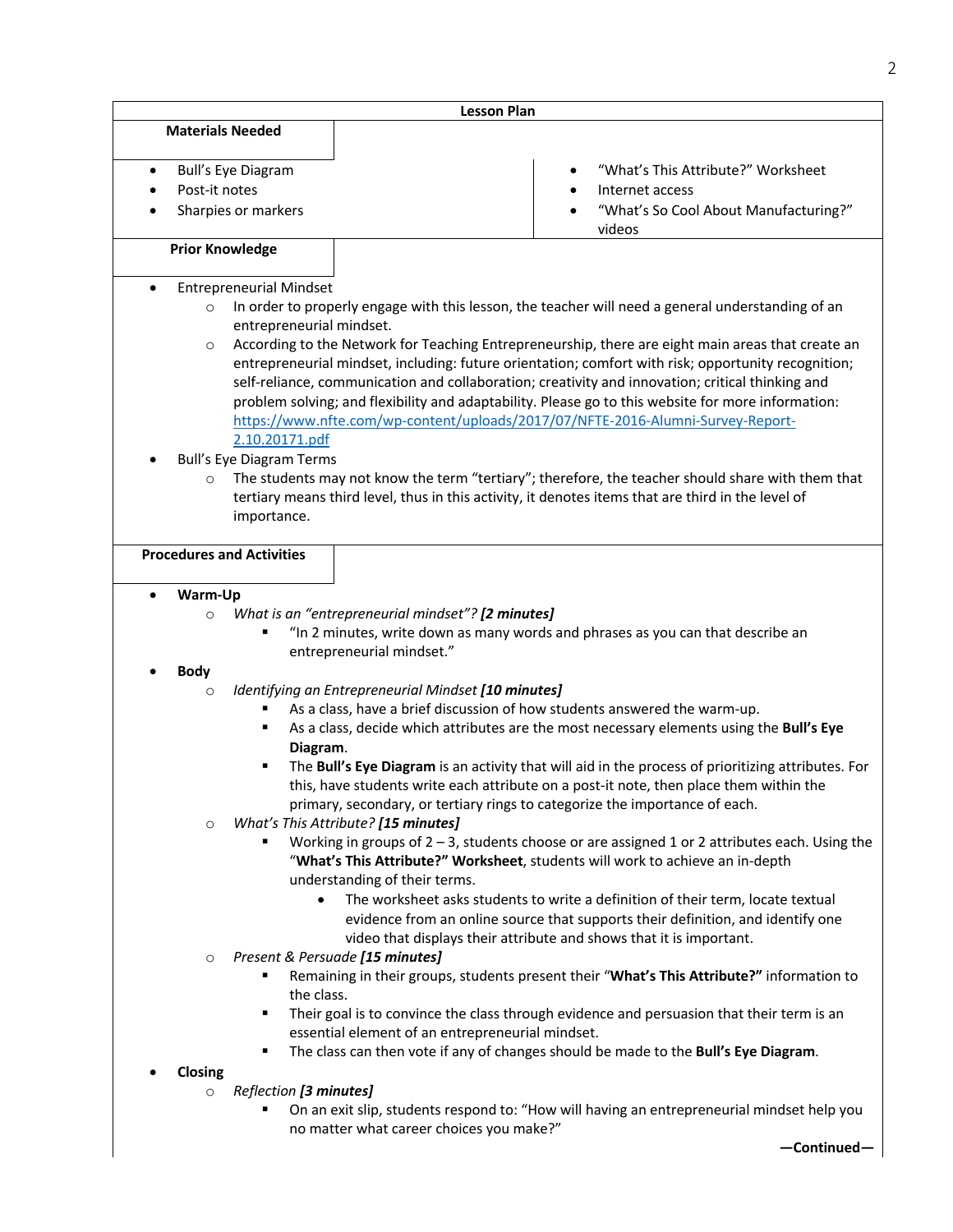## • **Optional Extension Activity**

- o Assign students an essay outlining:
	- § Why these elements are important (require students to reference the evidence presented by other groups or in their own).
	- How they use some or all of these attributes in their daily lives.
	- How utilizing this mindset will help them in their future career, no matter what path they choose.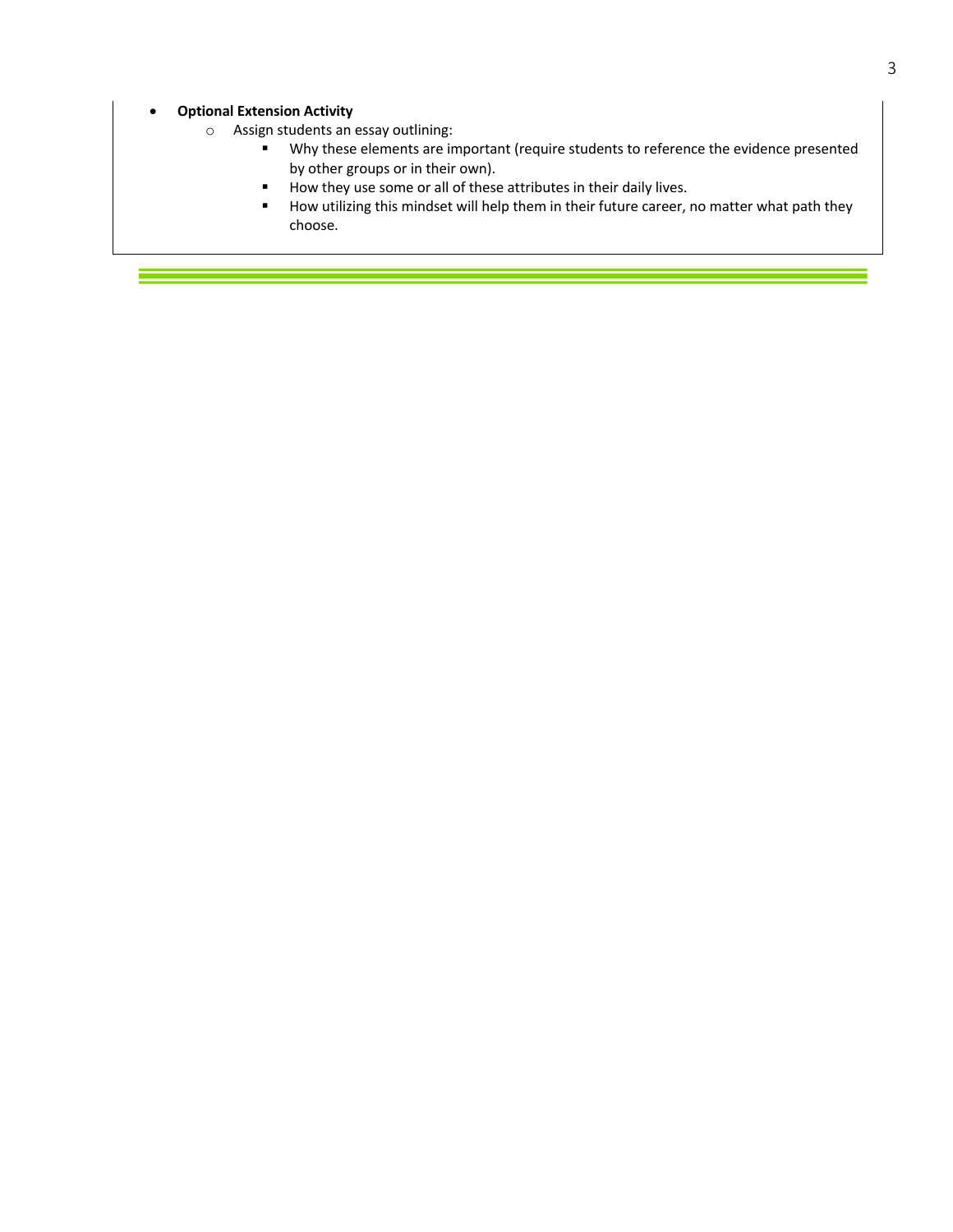